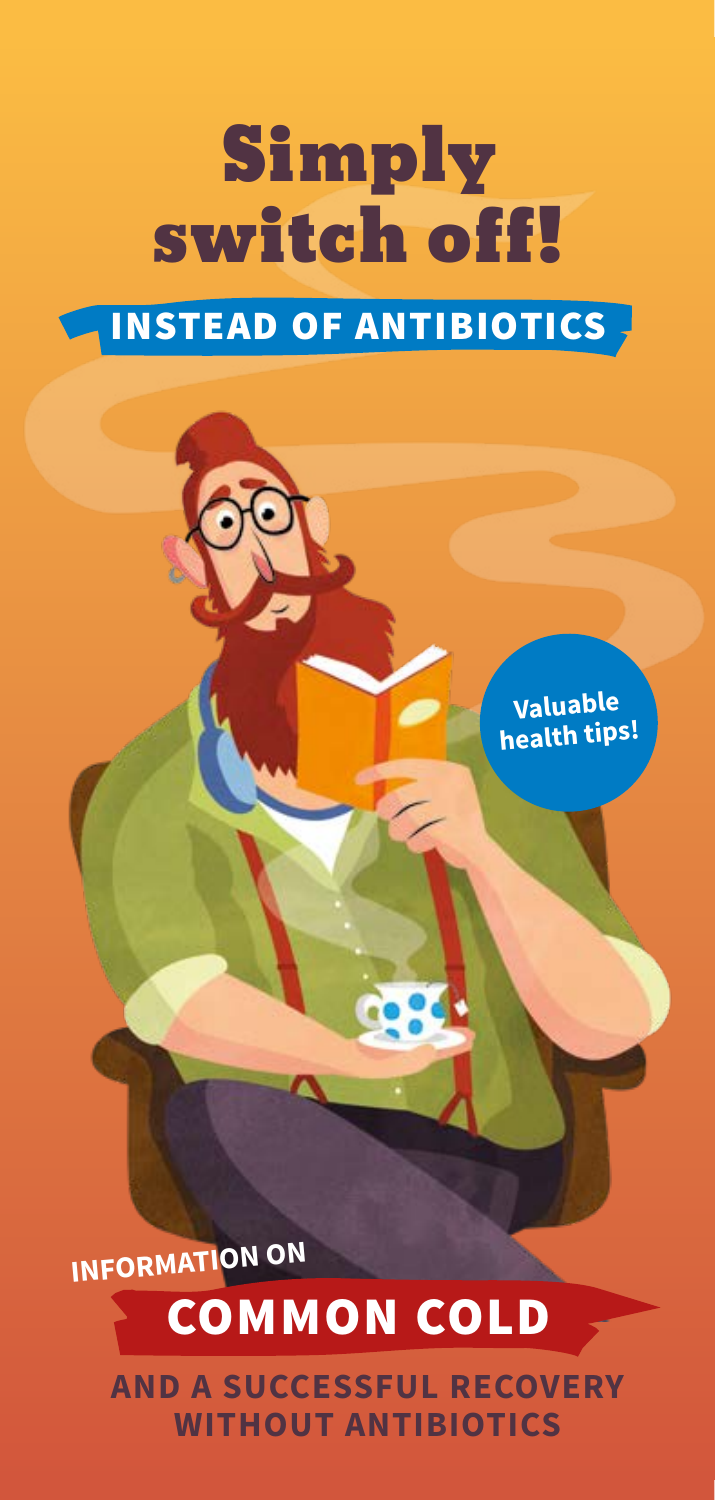#### CAUSE OF THE SYMPTOMS

#### Often, these are the typical symptoms of a common cold (influenzal infection).

It is caused by viruses and spreads from person to person when droplets containing the virus are dispersed when coughing or sneezing; it can also be spread by hands contaminated with the virus. Symptoms are due to an inflammation of the mucous membranes of the respiratory tract caused by the virus multiplying there.

**Common signs of a beginning cold are a scratchy throat or moderate pain in the throat. Further signs, such as a cough, a runny nose, headache or body aches and a general feeling of illness may occur later.** 

The duration of a common cold is variable. Symptoms can last for approximately two weeks, the cough can last even longer.

# Cough, common cold, hoarseness?



- **Stay hydrated: Drink up to two liters a day**
- **Exercise regularly in fresh air**
- **Wash your hands frequently**
- **Maintain a healthy diet**
- **Avoid touching your face with your hands**
- **Regularly ventilate rooms**
- **Relax and get enough sleep**
- **Sneeze and cough into your elbow**

## WHAT YOU CAN DO YOURSELF

In most cases, your immune system will be strong enough to handle the disease on its own without the help of specific medication.

A treatment with antibiotics does not make sense, because they only work against bacteria and are useless against viruses, such as those causing a cold.

To help your immune system fight the disease and to relieve your symptoms, you can do the following:

#### **TIPS**

- **Rest.**
- **Stay hydrated.**
- **Take a steam bath or rinse your nasal passages.**
- **Gargle, e.g. with salt water.**
- **Suck throat lozenges.**
- **Apply throat or chest compresses.**
- **With a fever: Apply leg wraps.**
- **Take nasal decongestants (according to package insert).**
- **In case of a strong feeling of illness, pain or fever and after consulting your doctor/ pharmacist take appropriate medication, e.g. ibuprofen or paracetamol.**
- **Frequently washing your hands can prevent infection in times of common cold epidemics.**

## WHEN TO SEE A DOCTOR

If your symptoms become worse or last longer than one to two weeks please see a doctor!